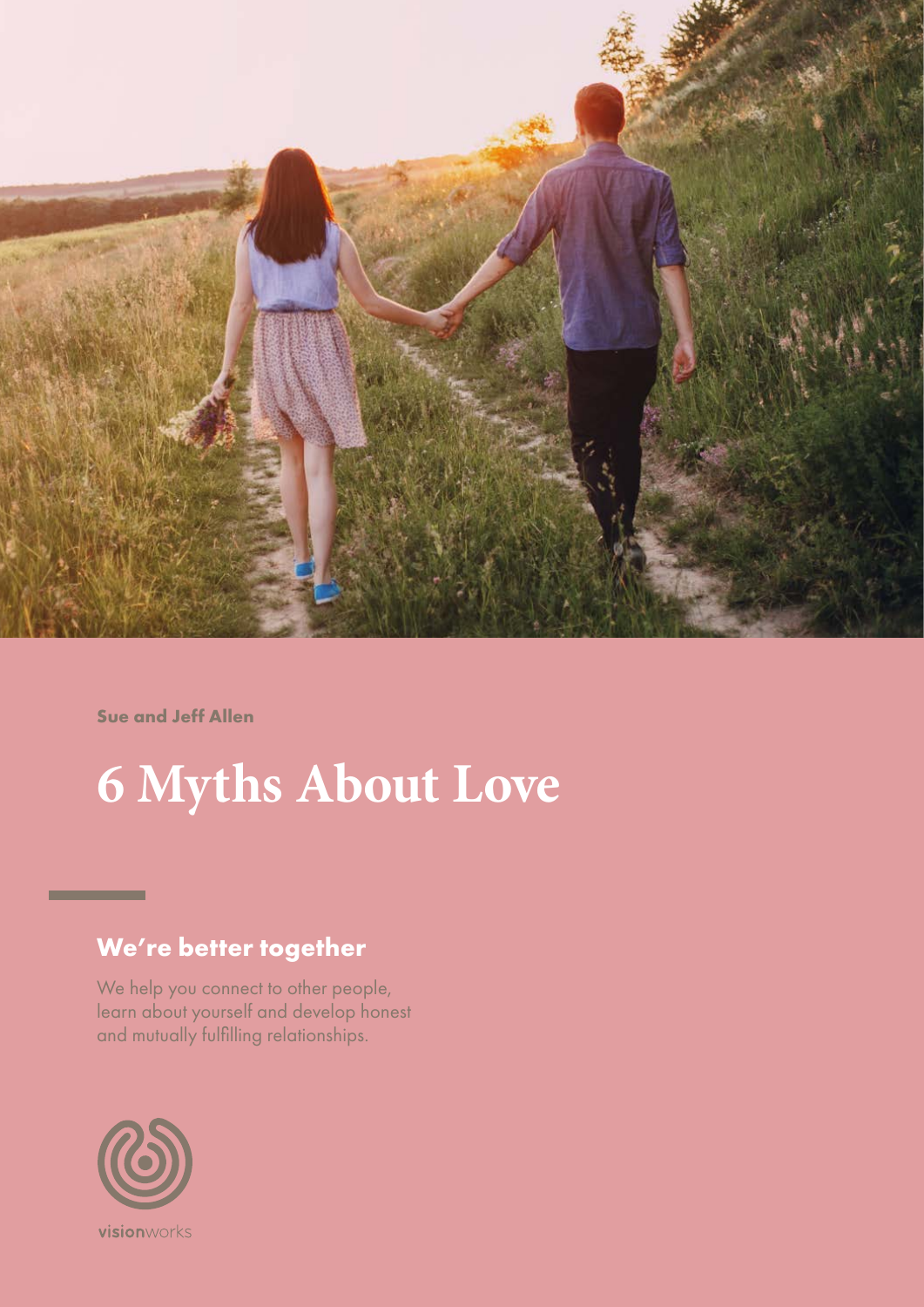# **6 Myths About Love**

The path of love is no easy ride. Relationships are tough and many couples don't make it. So what is going on? Why is true love so hard to find and why do we have to suffer so many devastating heartbreaks along the way? The kind of heartbreaks that feel like our world is collapsing around us, like the ground is trembling beneath our feet. We grow up with so many misconstrued ideas about what love is and how relationships work, it is quite shocking to realise how deluded we are. Here are, in no particular order, our 'top six' popular myths about love relationships.

## **Myth No 1: Relationships 'just happen'**

What were you taught in school about how to have a happy, loving relationship? We are simply not educated about it. For something that is supposed to form the bedrock and fabric of society, it is astonishing how glaringly absent it is from the national curriculum. Instead, there is an assumption that, just like new parenthood, we will somehow just know what to do when it arrives in our lives. It will all just come naturally. When it does happen, we are then hit with the realisation that we actually haven't got a clue. We hit the ground running, learn on the job, make lots of mistakes and muddle through as best we can.

The way we currently learn about relationships is through the role models in our lives; namely, our parents. With the best will in the world, many of them were not well equipped with the essential skills – let alone educated in the art – of healthy relating. There is a belief that our happiness depends on finding the right partner. This is true to an extent, but it is more accurate to say that our happiness depends on how we relate to our partner once we have committed to them.

How often do we read of impulsive marriages that last a very short time, in at least one celebrity case just twenty-four hours? We can identify with the couple's spontaneous exuberance, and also with their crushing disappointment once the honeymoon feeling ends and they experience it as a horrible mistake.

In dating or marriage, if you think the first argument means the relationship is over then your relationships are bound to be very short, and probably getting shorter all the time. Time to realise that when the honeymoon feeling ends the relationship isn't over – on the contrary, it is time to go to work!

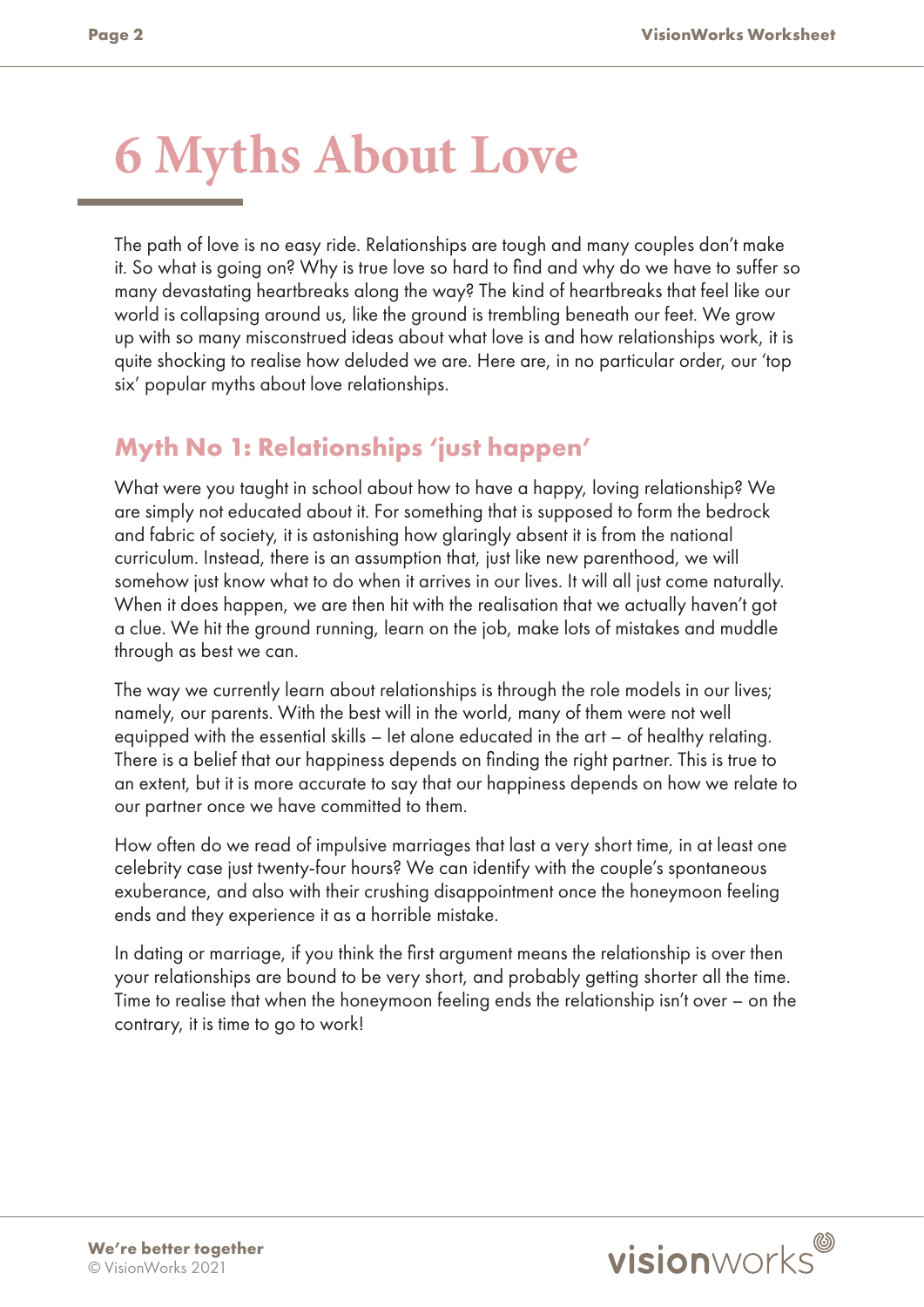#### **Myth No 2: Your prince or princess will come, and you will both live happily ever after**

This is the ending to numerous childhood fairy tales that many of us grew up hearing last thing at night, just before we dropped off to sleep. At this point, any good hypnotherapist can practically hear the phrase drop like a stone into the impressionable child's subconscious mind, to live on into adulthood as an accepted truth. The implication is that once you find the love of your life, then that is it; you will be happy, fulfilled and complete forevermore. Let's be honest here: how often have you really seen that happen, in your own life or in the lives of others close to you? Anyone in a relationship like that is very lucky indeed.

'Rom com' movies are some of the worst offenders in perpetuating this myth. These movies typically end with the couple finally kissing passionately and declaring their undying love for each other. Metaphorically speaking, the screen couple waves a merry goodbye to the camera and skips off, hand in hand, into the sunset. It might be the ending in the movie, but in the real, gritty world of relating, falling in love and getting married are just the beginning. It's when the honeymoon is over that some of us think, to our horror: 'Oh no, this is not how I imagined it would be,' worrying that we have made the most dreadful mistake. Again, getting together is the easy bit; it is once the honeymoon is over that the work really starts.

#### **Myth No 3: Your partner exists to save you from your pain**

There is a scene in the movie 'Shrek 3' when, trapped in a prison, the fairy tale princesses hatch a cunning plan to escape:

Snow White: 'Right! Ladies, assume the position!' (Sleeping Beauty falls asleep, Rapunzel sits on a high stool with her braid trailing, Snow White lies down in her coffin pose, and Cinderella seats herself on the floor gazing dreamily into space.)

Princess Fiona: 'What are you doing?'

Snow White: (exasperated) 'Waiting to be rescued!'

Isn't that what we have all, at some level, been taught about love? For women especially, the idea of being saved and whisked away by a hunky knight remains rather alluring. That and the idea that your wedding day is the most special day of your life (presumably it is all downhill from there)! One of the biggest mistakes we make in relationships is assuming that our partner exists on this earth to meet all our needs and save us from our pain, loneliness and despair. That is one heck of a responsibility and not one that anyone can realistically live up to. Mr or Ms Right is not actually your missing piece – but they can turn out to be the key that unlocks your inner world, enabling you, ultimately, to save yourself.

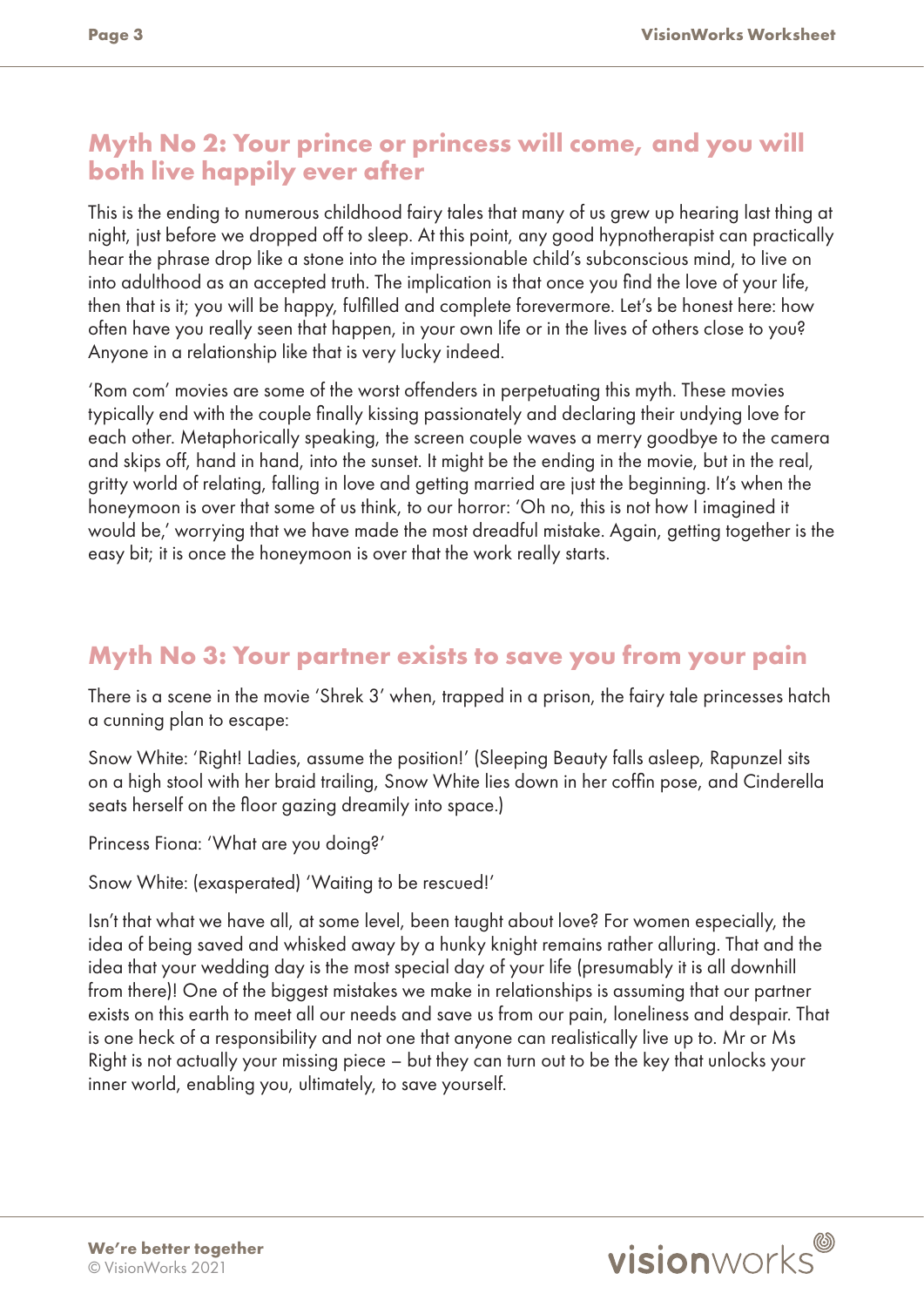#### **Myth No 4: True love will make you happy**

This myth is so prevalent, it might as well be etched in stone. We cannot seem to let go of the notion that true love will save us. Wistfully we think: 'If only I had true love, then my life would be happy, perfect and complete.' The real purpose of relationship is to understand and then heal the wounded parts of ourselves. Only when we are able to do that, will we be happy.

As we said before, your partner is your mirror to your unhealed self. No-one will be able to push your buttons as easily as he or she can. Everything that is broken in our minds will, at some point or other, show up within our relationship for us to look at and heal.

### **Myth No 5: When things get difficult, the relationship is over**

When things get difficult, the relationship is starting! It is after the honeymoon that the real work begins.

In our workshops we have met many people who say they want a relationship but when they look a little deeper, they realise that the thought of falling in love, and once more opening up and being vulnerable is, quite frankly, terrifying. They are just too scared to go there again. A part of them wants a relationship, but another part has put the brakes on. (This happens at a subconscious level and we will explain how this works later.) They end up being attracted to potential partners who are unavailable; they might be married, living abroad or unable to commit. The result is that they end up checking into heartbreak hotel yet again and sinking into a pit of despair. Why oh why, they wonder, do my relationships never work out?

Real, long term love is not for the faint-hearted. It requires you to open your heart right up and when you do so, any old sadness and pain that has been laying unexpressed, will inflict itself upon you to be felt and released. You cannot open up your heart without, at some point, going through all the reasons it closed down in the first place.

Awakening to your heart means awakening to your suffering too. Heartbreaks break your heart open. No matter how hard your relationship – or your heartbreak – feels, there is a lesson there that will, at some point down the line, make perfect sense, if you can look at it from the right perspective.